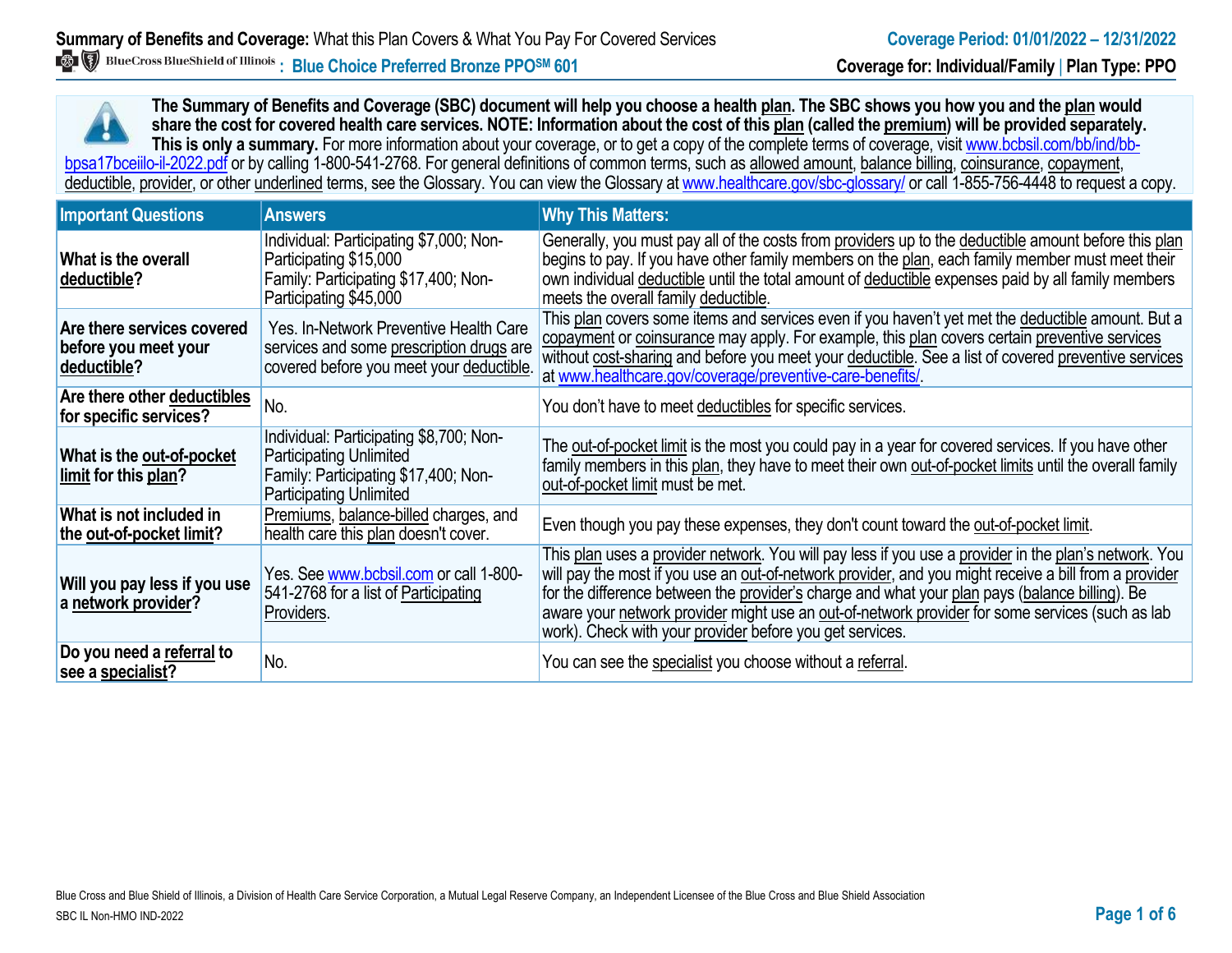

All **copayment** and **coinsurance** costs shown in this chart are after your **deductible** has been met, if a **deductible** applies.

| <b>Common</b>                  |                                                     | <b>What You Will Pay</b>                                               |                                                              |                                                                                                                                                                    |
|--------------------------------|-----------------------------------------------------|------------------------------------------------------------------------|--------------------------------------------------------------|--------------------------------------------------------------------------------------------------------------------------------------------------------------------|
| <b>Medical Event</b>           | <b>Services You May Need</b>                        | <b>Participating Provider</b><br>(You will pay the least)              | <b>Non-Participating Provider</b><br>(You will pay the most) | <b>Limitations, Exceptions, &amp; Other</b><br><b>Important Information</b>                                                                                        |
|                                | Primary care visit to treat an<br>injury or illness | 40% coinsurance                                                        | 50% coinsurance                                              | Virtual Visits: 50% coinsurance. See your<br>benefit booklet* for details.                                                                                         |
| If you visit a health care     | Specialist visit                                    | 50% coinsurance                                                        | 50% coinsurance                                              | None                                                                                                                                                               |
| provider's office or<br>clinic | Preventive care/screening/<br>immunization          | No Charge; deductible does not apply 50% coinsurance                   |                                                              | You may have to pay for services that<br>aren't preventive. Ask your provider if the<br>services needed are preventive. Then<br>check what your plan will pay for. |
| If you have a test             | Diagnostic test (x-ray, blood<br>work)              | Freestanding Facility: 40%<br>coinsurance<br>Hospital: 50% coinsurance | 50% coinsurance                                              | Preauthorization may be required; see your<br>benefit booklet* for details.                                                                                        |
|                                | Imaging (CT/PET scans,<br>MRI <sub>s</sub> )        | Freestanding Facility: 40%<br>coinsurance<br>Hospital: 50% coinsurance | 50% coinsurance                                              | Preauthorization may be required; see your<br>benefit booklet* for details.                                                                                        |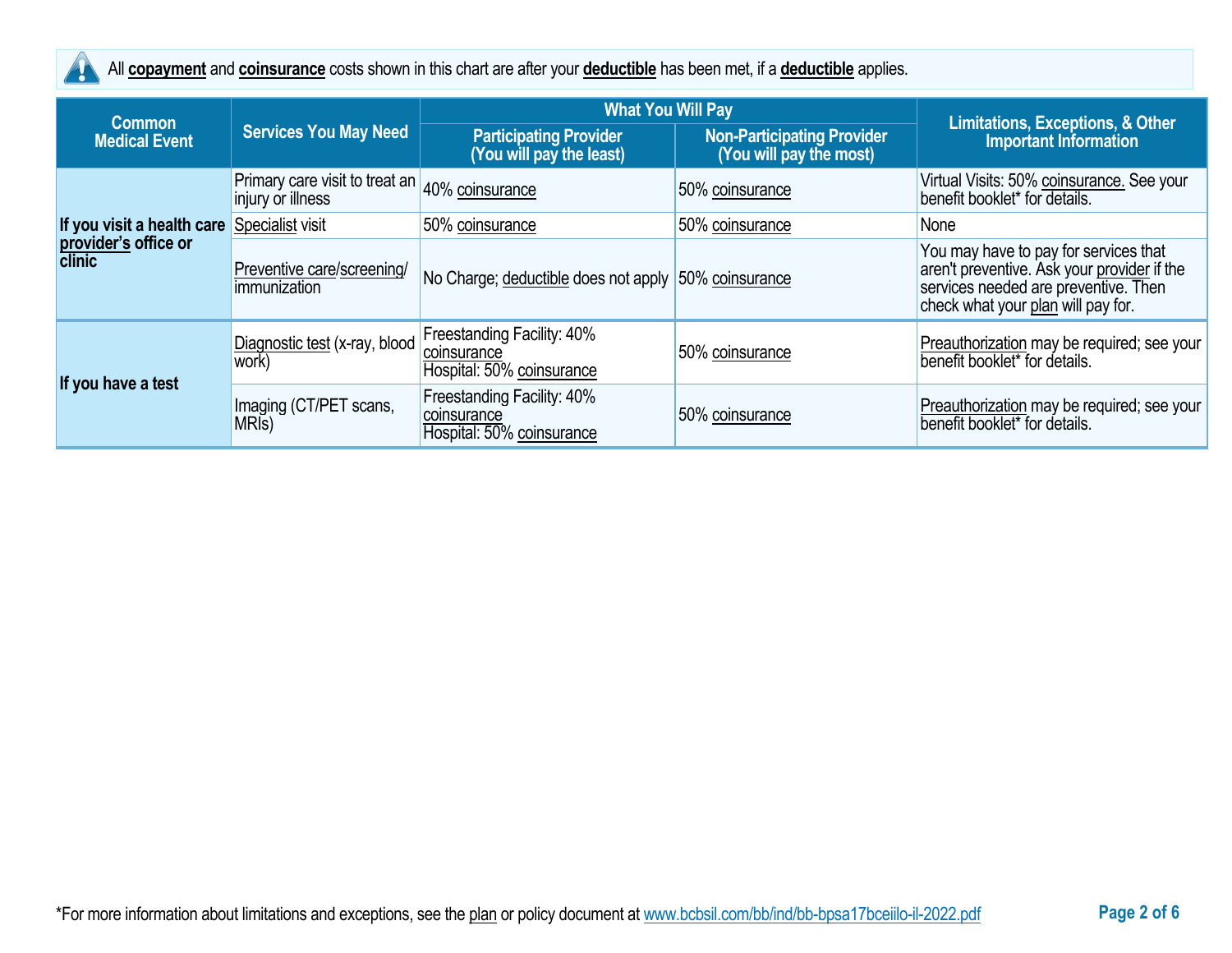| <b>Common</b>                                              |                                                   | <b>What You Will Pay</b><br><b>Non-Participating Provider</b><br><b>Participating Provider</b><br>(You will pay the least)<br>(You will pay the most) |                                                          | <b>Limitations, Exceptions, &amp; Other</b><br><b>Important Information</b>                                                                                                            |  |
|------------------------------------------------------------|---------------------------------------------------|-------------------------------------------------------------------------------------------------------------------------------------------------------|----------------------------------------------------------|----------------------------------------------------------------------------------------------------------------------------------------------------------------------------------------|--|
| <b>Medical Event</b>                                       | <b>Services You May Need</b>                      |                                                                                                                                                       |                                                          |                                                                                                                                                                                        |  |
|                                                            | Preferred generic drugs                           | Retail - Preferred - \$10/prescription<br>Non-Preferred - \$20/prescription<br>Mail - \$30/prescription; deductible<br>does not apply                 | Retail - \$20/prescription; deductible<br>does not apply | Limited to a 30-day supply at retail (or a 90-<br>day supply at a network of select retail<br>pharmacies). Up to a 90-day supply at mail<br>order. Specialty drugs limited to a 30-day |  |
| If you need drugs to<br>treat your illness or<br>condition | Non-preferred generic<br>drugs                    | Retail - Preferred - \$20/prescription<br>Non-Preferred - \$30/prescription<br>Mail - \$60/prescription; deductible<br>does not apply                 | Retail - \$30/prescription; deductible<br>does not apply | supply.<br>Payment of the difference between the cost<br>of a brand name drug and a generic may<br>also be required if a generic drug is<br>available.                                 |  |
| More information about<br>prescription drug                | Preferred brand drugs                             | Preferred - 30% coinsurance<br>Non-Preferred - 35% coinsurance                                                                                        | Retail - 35% coinsurance                                 | All Out-of-Network prescriptions are subject<br>to a 50% additional charge after the                                                                                                   |  |
| coverage is available at<br>www.bcbsil.com/rx22            | Non-preferred brand drugs                         | Preferred - 35% coinsurance<br>Non-Preferred - 40% coinsurance                                                                                        | Retail - 40% coinsurance                                 | applicable copayment/coinsurance.<br>Additional charge will not apply to any<br>deductible or out-of-pocket amounts.                                                                   |  |
|                                                            | Preferred specialty drugs                         | 45% coinsurance                                                                                                                                       | 45% coinsurance                                          | The amount you may pay per 30-day                                                                                                                                                      |  |
|                                                            | Non-preferred specialty<br>drugs                  | 50% coinsurance                                                                                                                                       | 50% coinsurance                                          | supply of a covered insulin drug, regardless<br>of quantity or type, shall not exceed \$100,<br>when obtained from a Preferred<br>Participating or Participating Pharmacy.             |  |
| If you have outpatient<br>surgery                          | Facility fee (e.g.,<br>ambulatory surgery center) | Freestanding Facility: \$600/visit plus<br>40% coinsurance<br>Hospital: \$600/visit plus 50%<br>coinsurance                                           | \$2,000/visit plus 50% coinsurance                       | Preauthorization may be required.<br>For Outpatient Infusion Therapy, see your<br>benefit booklet* for details.                                                                        |  |
|                                                            | Physician/surgeon fees                            | \$200/visit plus 50% coinsurance                                                                                                                      | 50% coinsurance                                          |                                                                                                                                                                                        |  |
|                                                            | <b>Emergency room care</b>                        | \$1,000/visit plus 50% coinsurance                                                                                                                    | \$1,000/visit plus 50% coinsurance                       | Per occurrence copayment waived upon<br>inpatient admission.                                                                                                                           |  |
| If you need immediate<br>medical attention                 | <b>Emergency medical</b><br>transportation        | 50% coinsurance                                                                                                                                       | 50% coinsurance                                          | Preauthorization may be required for non-<br>emergency transportation; see your benefit<br>booklet* for details.                                                                       |  |
|                                                            | Urgent care                                       | 50% coinsurance                                                                                                                                       | 50% coinsurance                                          | None                                                                                                                                                                                   |  |
| If you have a hospital<br>stay                             | Facility fee (e.g., hospital<br>room)             | \$850/visit plus 50% coinsurance                                                                                                                      | \$2,000/visit plus 50% coinsurance                       | Preauthorization required. Preauthorization<br>penalty: \$1,000 or 50% of the eligible<br>charge In-Network, \$500 Out-of-Network.<br>See your benefit booklet* for details.           |  |
|                                                            | Physician/surgeon fees                            | 50% coinsurance                                                                                                                                       | 50% coinsurance                                          | Preauthorization required.                                                                                                                                                             |  |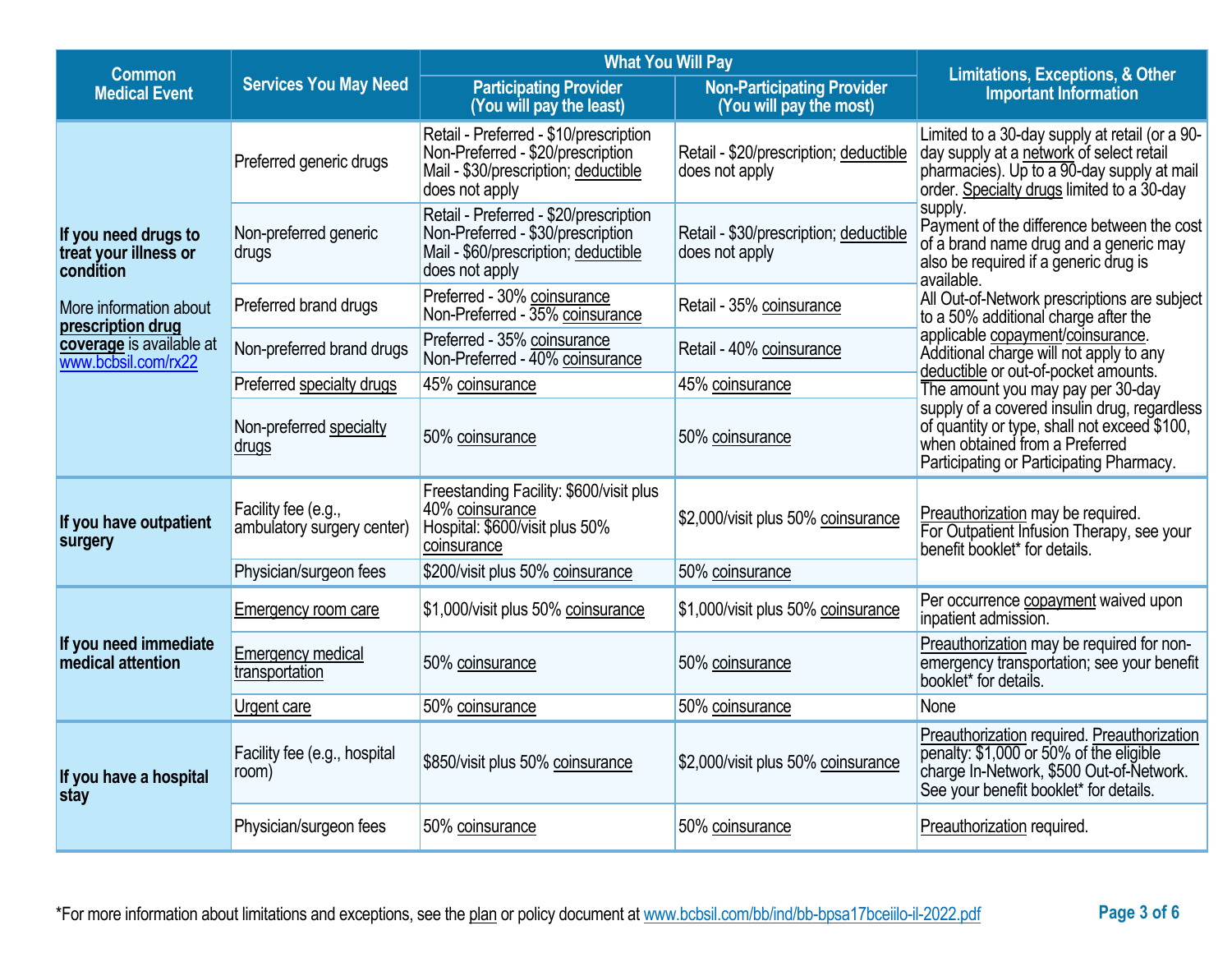| <b>Common</b>                                        |                                              | <b>What You Will Pay</b>                                  |                                                                       |                                                                                                                                                                                                                                                            |  |
|------------------------------------------------------|----------------------------------------------|-----------------------------------------------------------|-----------------------------------------------------------------------|------------------------------------------------------------------------------------------------------------------------------------------------------------------------------------------------------------------------------------------------------------|--|
| <b>Services You May Need</b><br><b>Medical Event</b> |                                              | <b>Participating Provider</b><br>(You will pay the least) | <b>Non-Participating Provider</b><br>(You will pay the most)          | <b>Limitations, Exceptions, &amp; Other</b><br><b>Important Information</b>                                                                                                                                                                                |  |
| If you need mental<br>health, behavioral             | <b>Outpatient services</b>                   | 40% coinsurance                                           | 50% coinsurance                                                       | Preauthorization may be required; see your<br>benefit booklet* for details.                                                                                                                                                                                |  |
| health, or substance<br>abuse services               | Inpatient services                           | \$850/visit plus 50% coinsurance                          | \$2,000/visit plus 50% coinsurance                                    | Preauthorization required.                                                                                                                                                                                                                                 |  |
|                                                      | Office visits                                | 40% coinsurance                                           | 50% coinsurance                                                       | Cost sharing does not apply for certain                                                                                                                                                                                                                    |  |
| If you are pregnant                                  | Childbirth/delivery<br>professional services | 50% coinsurance                                           | 50% coinsurance                                                       | preventive services. Depending on the type<br>of services, deductible or coinsurance may<br>apply. Maternity care may include tests and                                                                                                                    |  |
|                                                      | Childbirth/delivery facility<br>services     | \$850/visit plus 50% coinsurance                          | \$2,000/visit plus 50% coinsurance                                    | services described elsewhere in the SBC<br>(i.e., ultrasound).                                                                                                                                                                                             |  |
|                                                      | Home health care                             | 50% coinsurance                                           | 50% coinsurance                                                       | Preauthorization may be required.                                                                                                                                                                                                                          |  |
| If you need help                                     | Rehabilitation services                      | 50% coinsurance                                           | 50% coinsurance                                                       | Preauthorization may be required.                                                                                                                                                                                                                          |  |
| recovering or have                                   | <b>Habilitation services</b>                 | 50% coinsurance                                           | 50% coinsurance                                                       |                                                                                                                                                                                                                                                            |  |
| other special health<br>needs                        | Skilled nursing care                         | 50% coinsurance                                           | 50% coinsurance                                                       | Preauthorization may be required.                                                                                                                                                                                                                          |  |
|                                                      | Durable medical equipment                    | 50% coinsurance                                           | 50% coinsurance                                                       | Preauthorization may be required.                                                                                                                                                                                                                          |  |
|                                                      | Hospice services                             | 50% coinsurance                                           | 50% coinsurance                                                       | Preauthorization may be required.                                                                                                                                                                                                                          |  |
|                                                      | Children's eye exam                          | No Charge; deductible does not apply                      | Up to a \$30 reimbursement is<br>available; deductible does not apply | One visit per year. Out-of-Network<br>reimbursement will not exceed the retail<br>cost. See your benefit booklet* (Pediatric<br>Vision Care Benefits) for details.                                                                                         |  |
| If your child needs<br>dental or eye care            | Children's glasses                           | No Charge; deductible does not apply                      | Up to a \$75 reimbursement is<br>available; deductible does not apply | One pair of glasses per year up to age 19.<br>Reimbursement for frames, lenses and lens<br>options purchased Out-of-Network is<br>available (not to exceed the retail cost). See<br>your benefit booklet* (Pediatric Vision Care<br>Benefits) for details. |  |
|                                                      | Children's dental check-up                   | <b>Not Covered</b>                                        | Not Covered                                                           | None                                                                                                                                                                                                                                                       |  |

# **Excluded Services & Other Covered Services:**

| Services Your Plan Generally Does NOT Cover (Check your policy or plan document for more information and a list of any other excluded services.) |                                                    |                      |  |
|--------------------------------------------------------------------------------------------------------------------------------------------------|----------------------------------------------------|----------------------|--|
| Acupuncture                                                                                                                                      | Long-term care                                     | Routine eye care     |  |
| Dental care (Adult)                                                                                                                              | Non-emergency care when traveling outside the U.S. | Weight loss programs |  |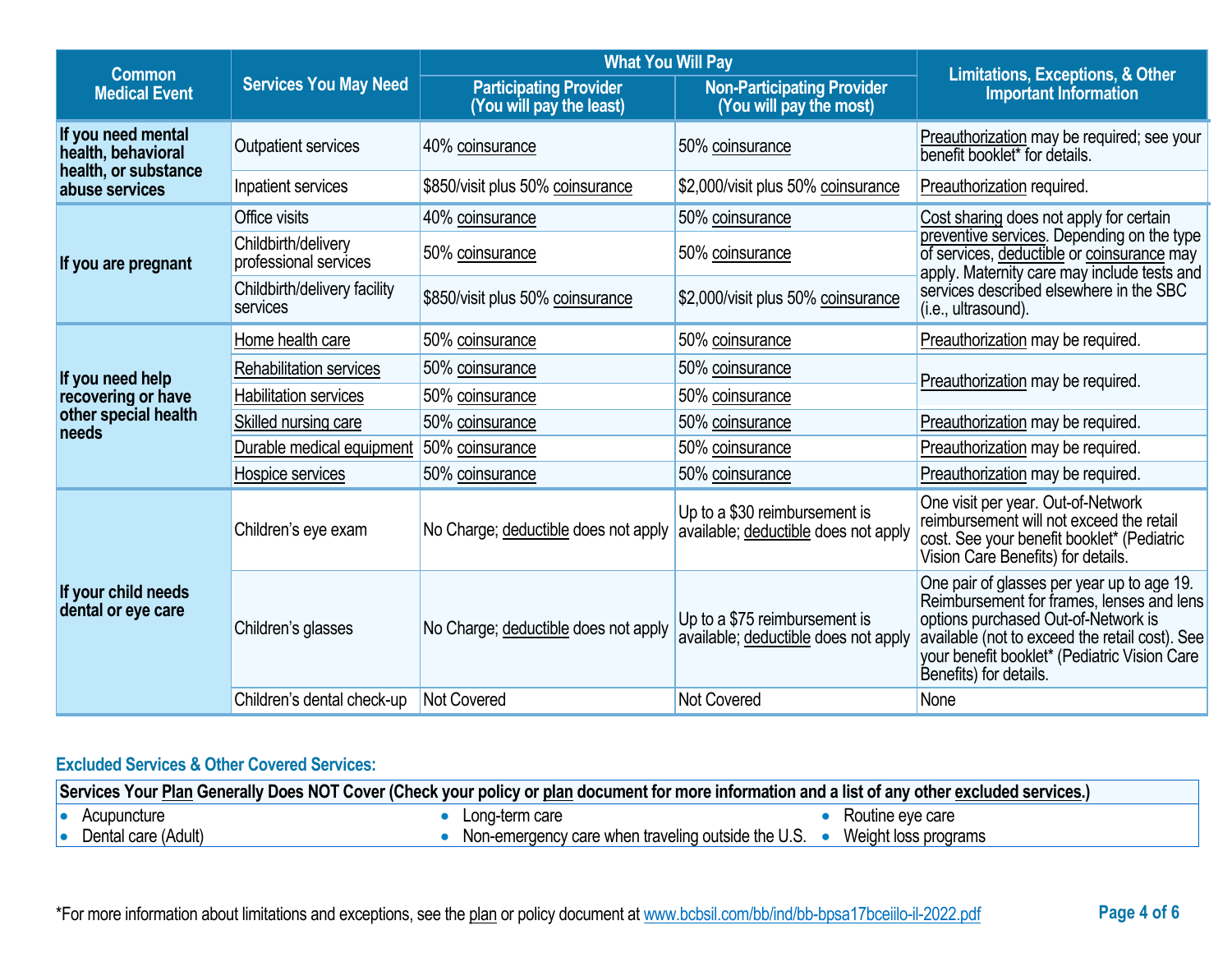| Other Covered Services (Limitations may apply to these services. This isn't a complete list. Please see your plan document.)                         |  |                                                                                                                                                                                                                                                                                                                                                   |  |                                                                                                                                                                  |  |
|------------------------------------------------------------------------------------------------------------------------------------------------------|--|---------------------------------------------------------------------------------------------------------------------------------------------------------------------------------------------------------------------------------------------------------------------------------------------------------------------------------------------------|--|------------------------------------------------------------------------------------------------------------------------------------------------------------------|--|
| Abortion care<br><b>Bariatric surgery</b><br>Chiropractic care (Chiropractic and Osteopathic<br>manipulation limited to 25 visits per calendar year) |  | Cosmetic surgery (only for the correction of congenital •<br>deformities or conditions resulting from accidental<br>injuries, scars, tumors, or diseases)<br>Hearing aids (for children 1 per ear every 24 months,<br>for adults up to \$2,500 per ear every 24 months)<br>Infertility treatment (covered for 4 procedures per<br>benefit period) |  | Private-duty nursing (with the exception of inpatient<br>private duty nursing)<br>Routine foot care (due to systemic disease and in<br>connection with diabetes) |  |

Your Rights to Continue Coverage: There are agencies that can help if you want to continue your coverage after it ends. The contact information for those agencies is: the plan at 1-800-541-2768. You may also contact your state insurance department at 1-877-527-9431. Other coverage options may be available to you, too, including buying individual insurance coverage through the Health Insurance Marketplace. For more information about the Marketplace, visi[t www.HealthCare.gov](http://www.healthcare.gov/) or call 1-800-318-2596.

Your Grievance and Appeals Rights: There are agencies that can help if you have a complaint against your plan for a denial of a claim. This complaint is called a grievance or appeal. For more information about your rights, look at the explanation of benefits you will receive for that medical claim. Your plan documents also provide complete information on how to submit a claim, appeal, or a grievance for any reason to your plan. For more information about your rights, this notice, or assistance, contact: Blue Cross and Blue Shield of Illinois at 1-800-541-2768 or visit [www.bcbsil.com,](http://www.bcbsil.com/) or contact the U.S. Department of Labor's Employee Benefits Security Administration at 1866-444-EBSA (3272) or visit [www.dol.gov/ebsa/healthreform.](http://www.dol.gov/ebsa/healthreform) Additionally, a consumer assistance program can help you file your appeal. Contact the Illinois Department of Insurance at (877) 527-9431 or visi[t http://insurance.illinois.gov.](http://insurance.illinois.gov/)

### **Does this plan provide Minimum Essential Coverage? Yes**

Minimum Essential Coverage generally includes plans, health insurance available through the Marketplace or other individual market policies, Medicare, Medicaid, CHIP, TRICARE, and certain other coverage. If you are eligible for certain types of Minimum Essential Coverage, you may not be eligible for the premium tax credit.

#### **Does this plan meet the Minimum Value Standards? Not Applicable**

If your plan doesn't meet the Minimum Value Standards, you may be eligible for a premium tax credit to help you pay for a plan through the Marketplace.

#### **Language Access Services:**

Spanish (Español): Para obtener asistencia en Español, llame al 1-800-541-2768. Tagalog (Tagalog): Kung kailangan ninyo ang tulong sa Tagalog tumawag sa 1-800-541-2768. Chinese (中文): 如果需要中文的帮助,请拨打这个号码 1-800-541-2768. Navajo (Dine): Dinek'ehgo shika at'ohwol ninisingo, kwiijigo holne' 1-800-541-2768.

*To see examples of how this plan might cover costs for a sample medical situation, see the next section.*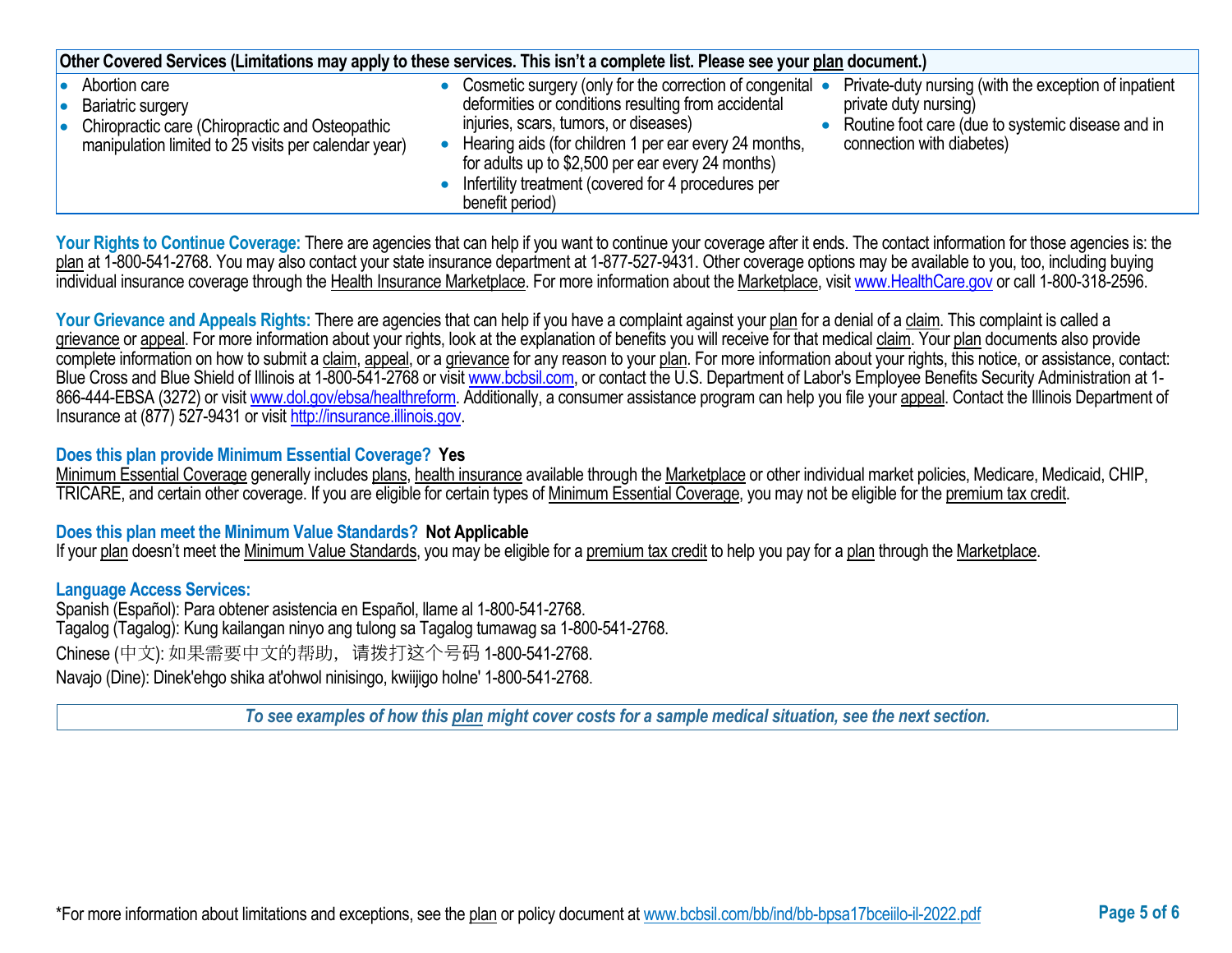### **About these Coverage Examples:**



**This is not a cost estimator.** Treatments shown are just examples of how this plan might cover medical care. Your actual costs will be different depending on the actual care you receive, the prices your providers charge, and many other factors. Focus on the cost-sharing amounts (deductibles, copayments and coinsurance) and excluded services under the plan. Use this information to compare the portion of costs you might pay under different health plans. Please note these coverage examples are based on self-only coverage.

# **Peg is Having a Baby** (9 months of in-network pre-natal care and a hospital delivery)

| The plan's overall deductible                  | \$7,000   |
|------------------------------------------------|-----------|
| ■ Specialist coinsurance                       | 50%       |
| $\blacksquare$ Hospital (facility) copay/coins | \$850+50% |
| ■ Other coinsurance                            | 50%       |

## **This EXAMPLE event includes services like:**

Specialist office visits (*prenatal care)* Childbirth/Delivery Professional Services Childbirth/Delivery Facility Services Diagnostic tests (*ultrasounds and blood work)* Specialist visit *(anesthesia)* 

# **Total Example Cost \$12,700**

### **In this example, Peg would pay:**

| <b>Cost Sharing</b>        |         |
|----------------------------|---------|
| Deductibles                | \$7,000 |
| Copayments                 | \$900   |
| Coinsurance                | \$900   |
| What isn't covered         |         |
| Limits or exclusions       | \$60    |
| The total Peg would pay is | \$8,760 |

# **Managing Joe's Type 2 Diabetes** (a year of routine in-network care of a wellcontrolled condition)

| ■ The plan's overall deductible   | \$7,000   |
|-----------------------------------|-----------|
| Specialist coinsurance            | 50%       |
| ■ Hospital (facility) copay/coins | \$850+50% |
| ■ Other coinsurance               | 50%       |

### **This EXAMPLE event includes services like:**

Primary care physician office visits (*including disease education)* Diagnostic tests *(blood work)* Prescription drugs Durable medical equipment *(glucose meter)* 

## **Total Example Cost \$5,600**

### **In this example, Joe would pay:**

| Cost Sharing               |         |
|----------------------------|---------|
| Deductibles                | \$5,100 |
| Copayments                 | \$100   |
| Coinsurance                | \$0     |
| What isn't covered         |         |
| Limits or exclusions       | \$20    |
| The total Joe would pay is | \$5,220 |

# **Mia's Simple Fracture** (in-network emergency room visit and follow up care)

| ■ The plan's overall deductible   | \$7,000   |
|-----------------------------------|-----------|
| ■ Specialist coinsurance          | 50%       |
| ■ Hospital (facility) copay/coins | \$850+50% |
| ■ Other coinsurance               | 50%       |

#### **This EXAMPLE event includes services like:**

Emergency room care *(including medical supplies)* Diagnostic test *(x-ray)* Durable medical equipment *(crutches)* Rehabilitation services *(physical therapy)*

| <b>Total Example Cost</b> | \$2,800 |
|---------------------------|---------|
|---------------------------|---------|

#### **In this example, Mia would pay:**

| <b>Cost Sharing</b>        |         |  |
|----------------------------|---------|--|
| Deductibles                | \$2,400 |  |
| Copayments                 | \$400   |  |
| Coinsurance                | \$0     |  |
| What isn't covered         |         |  |
| Limits or exclusions       | \$0     |  |
| The total Mia would pay is | \$2,800 |  |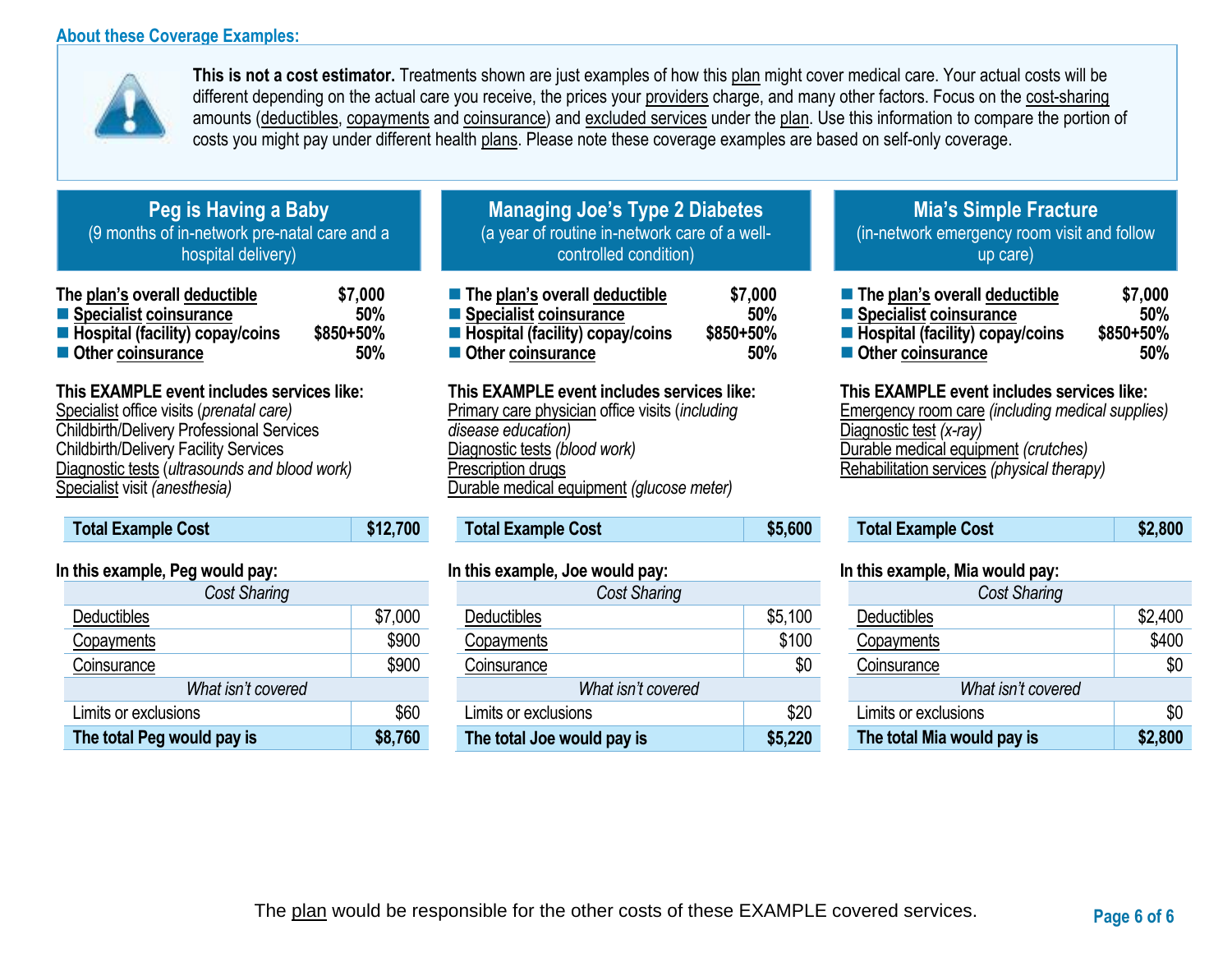

### Health care coverage is important for everyone.

We provide free communication aids and services for anyone with a disability or who needs language assistance.<br>We do not discriminate on the basis of race, color, national origin, sex, gender identity, age, sexual orientat health status or disability.

To receive language or communication assistance free of charge, please call us at 855-710-6984.

If you believe we have failed to provide a service, or think we have discriminated in another way, contact us to file a grievance.

| Office of Civil Rights Coordinator<br>300 E. Randolph St.<br>35th Floor<br>Chicago, Illinois 60601                          | Phone:<br>TTY/TDD:<br>Fax:<br>Email: | 855-664-7270 (voicemail)<br>855-661-6965<br>855-661-6960<br>CivilRightsCoordinator@hcsc.net                                                                        |
|-----------------------------------------------------------------------------------------------------------------------------|--------------------------------------|--------------------------------------------------------------------------------------------------------------------------------------------------------------------|
| You may file a civil rights complaint with the U.S. Department of Health and Human Services, Office for Civil Rights, at:   |                                      |                                                                                                                                                                    |
| U.S. Dept. of Health & Human Services<br>200 Independence Avenue SW<br>Room 509F, HHH Building 1019<br>Washington, DC 20201 | Phone:<br>TTY/TDD:                   | 800-368-1019<br>800-537-7697<br>Complaint Portal: https://ocrportal.hhs.gov/ocr/portal/lobby.jsf<br>Complaint Forms: http://www.hhs.gov/ocr/office/file/index.html |